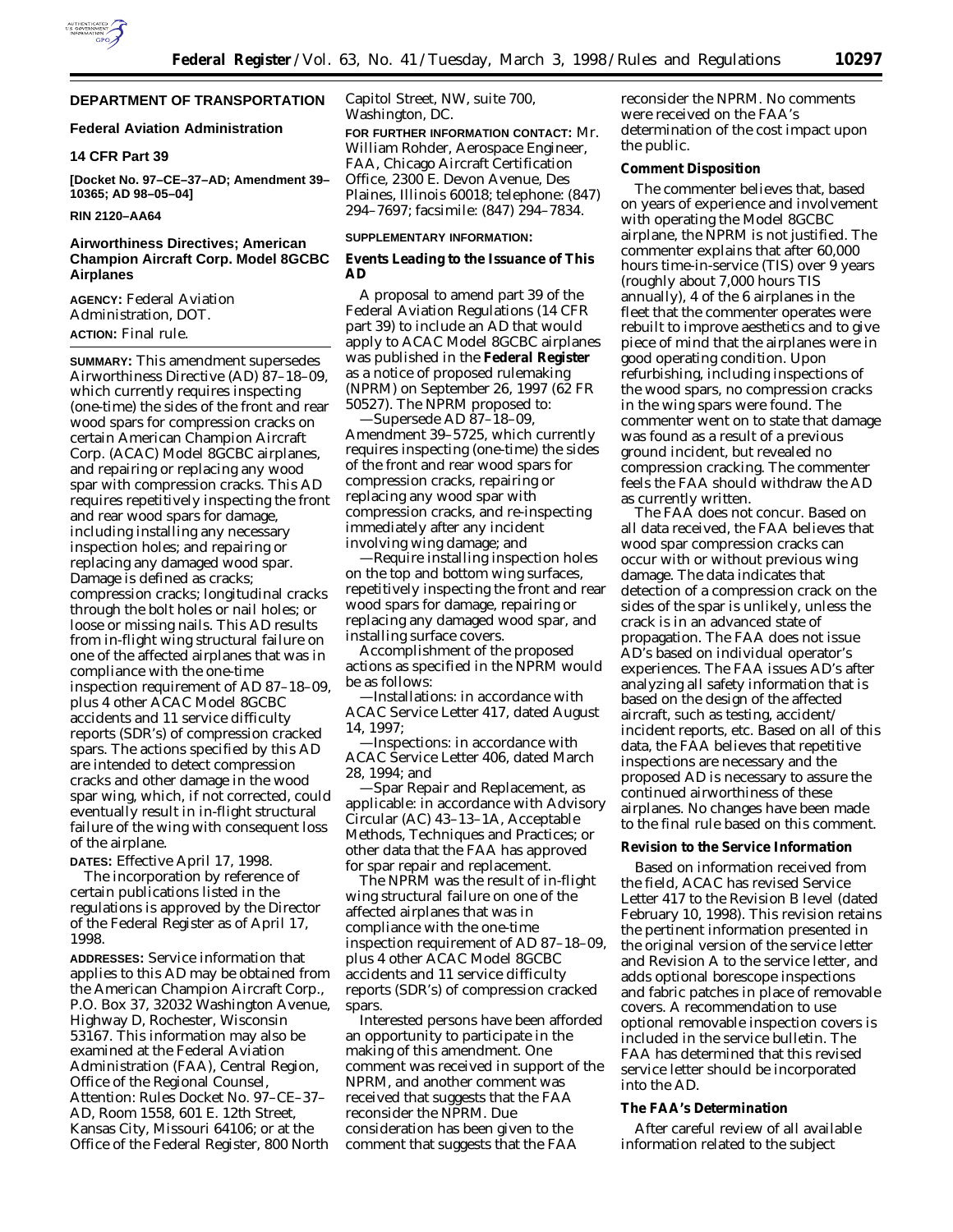presented above, the FAA has determined that air safety and the public interest require the adoption of the rule as proposed except for the addition of the service information described above and minor editorial corrections. The FAA has determined that this addition and these minor corrections will not change the meaning of the AD and will not add any additional burden upon the public than was already proposed.

## **Difference Between This AD and ACAC Service Letter 406**

ACAC Service Letter 406, dated March 28, 1994, specifies the same inspections as are required in this AD. The differences between the service letter and the AD are:

—The service letter specifies the required action within the next 30 days or 10 flight hours and at each 100 hour/ annual inspection thereafter. The FAA has determined that a more realistic compliance and enforceable compliance time would be to require the action within 3 calendar months after the effective date of the AD, and thereafter at intervals not to exceed 12 calendar months or 500 hours TIS, whichever occurs first; and

—The service letter applies to all ACAC 7 and 8 series airplanes, whereas the AD applies only to ACAC Model 8GCBC airplanes. The FAA is currently considering additional rulemaking action on the airplane models other than the Model 8GCBC airplanes.

## **Compliance Time of This AD**

The compliance time of this AD is presented in calendar time and hours TIS. Although the unsafe condition specified in this AD is a result of airplane operation, the affected airplanes are utilized in different ways.

For example, an operator may utilize his/her airplane 50 hours TIS in a year while utilizing the aircraft in no or very little crop dusting operations, banner and glider tow operations, or rough field or float operations. This airplane operator would obviously experience less of a chance of high crack propagation than the airplane operator that utilizes his/her airplane 300 hours TIS in a year regularly in heavy crop dusting operations, banner and glider tow operations, or rough field or float operations. However, this airplane could have pre-existing and undetected wood spar damage that occurred during previous operations. In this situation, the damage to the wood spar would propagate at a level that depends on the operational exposure of the airplane and severity of the wood spar damage.

To assure that compression cracks do not go undetected on the wood spars of the affected airplanes, the FAA has determined that an initial 3 calendar month compliance time should be used. Repetitive actions will then be accomplished every 12 calendar months or 500 hours TIS, whichever occurs first.

## **Cost Impact**

The FAA estimates that 261 airplanes in the U.S. registry will be affected by this AD, that it will take approximately 8 workhours (Installations: 7 workhours; Initial Inspection: 1 workhour) per airplane to accomplish the required and optional action, and that the average labor rate is approximately \$60 an hour. Parts cost approximately \$170 per airplane, provided that each airplane would only need 6 additional standard inspection hole covers per wing bottom surface (total of 12 new covers per airplane) and 4 upper surface wing covers. If the airplane would require the installation of more inspection covers (i.e., a result of previous non-factory wing recover work), the cost could be slightly higher. Based on these figures, the total cost impact of this AD on U.S. operators is estimated to be \$169,650, or \$650 per airplane.

This cost figure is based on the presumption that no affected airplane owner/operator has accomplished the installations or the initial inspection. The FAA has no knowledge of any owner/operator of the affected airplanes that has already accomplished the installations and initial inspection.

This cost figure also does not account for repetitive inspections. The FAA has no way of determining the number of repetitive inspections each owner/ operator of the affected airplanes will incur over the life of his/her airplane. However, each repetitive inspection will cost substantially less than the initial inspection if accomplishing the optional inspection hole and cover installations. The optional inspection covers allow easy access for the inspection of the wood spars, and the compliance time would enable the owners/operators of the affected airplanes to accomplish the repetitive inspections at regularly scheduled annual inspections.

#### **Regulatory Impact**

The regulations adopted herein will not have substantial direct effects on the States, on the relationship between the national government and the States, or on the distribution of power and responsibilities among the various levels of government. Therefore, in accordance with Executive Order 12612, it is determined that this final rule does

not have sufficient federalism implications to warrant the preparation of a Federalism Assessment.

For the reasons discussed above, I certify that this action (1) is not a ''significant regulatory action'' under Executive Order 12866; (2) is not a ''significant rule'' under DOT Regulatory Policies and Procedures (44 FR 11034, February 26, 1979); and (3) will not have a significant economic impact, positive or negative, on a substantial number of small entities under the criteria of the Regulatory Flexibility Act. A copy of the final evaluation prepared for this action is contained in the Rules Docket. A copy of it may be obtained by contacting the Rules Docket at the location provided under the caption **ADDRESSES**.

## **List of Subjects in 14 CFR Part 39**

Air transportation, Aircraft, Aviation safety, Incorporation by reference, Safety.

## **Adoption of the Amendment**

Accordingly, pursuant to the authority delegated to me by the Administrator, the Federal Aviation Administration amends part 39 of the Federal Aviation Regulations (14 CFR part 39) as follows:

# **PART 39—AIRWORTHINESS DIRECTIVES**

1. The authority citation for part 39 continues to read as follows:

**Authority:** 49 U.S.C. 106(g), 40113, 44701.

#### **§ 39.13 [Amended]**

2. Section 39.13 is amended by adding a new airworthiness directive (AD) to read as follows:

**98–05–04 American Champion Aircraft Corp.:** Amendment 39–10365; Docket No. 97–CE–37–AD. Supersedes AD 87– 18–09, Amendment 39–5725.

*Applicability:* Model 8GCBC airplanes, all serial numbers, certificated in any category, that are equipped with wood wing spars.

**Note 1:** This AD applies to each airplane identified in the preceding applicability provision, regardless of whether it has been modified, altered, repaired, or reconfigured in the area subject to the requirements of this AD. For airplanes that have been modified, altered, repaired, or reconfigured so that the performance of the requirements of this AD is affected, the owner/operator must request approval for an alternative method of compliance in accordance with paragraph (e) of this AD. The request should include an assessment of the effect of the modification, alteration, or repair on the unsafe condition addressed by this AD; and, if the unsafe condition has not been eliminated, the request should include specific proposed actions to address it.